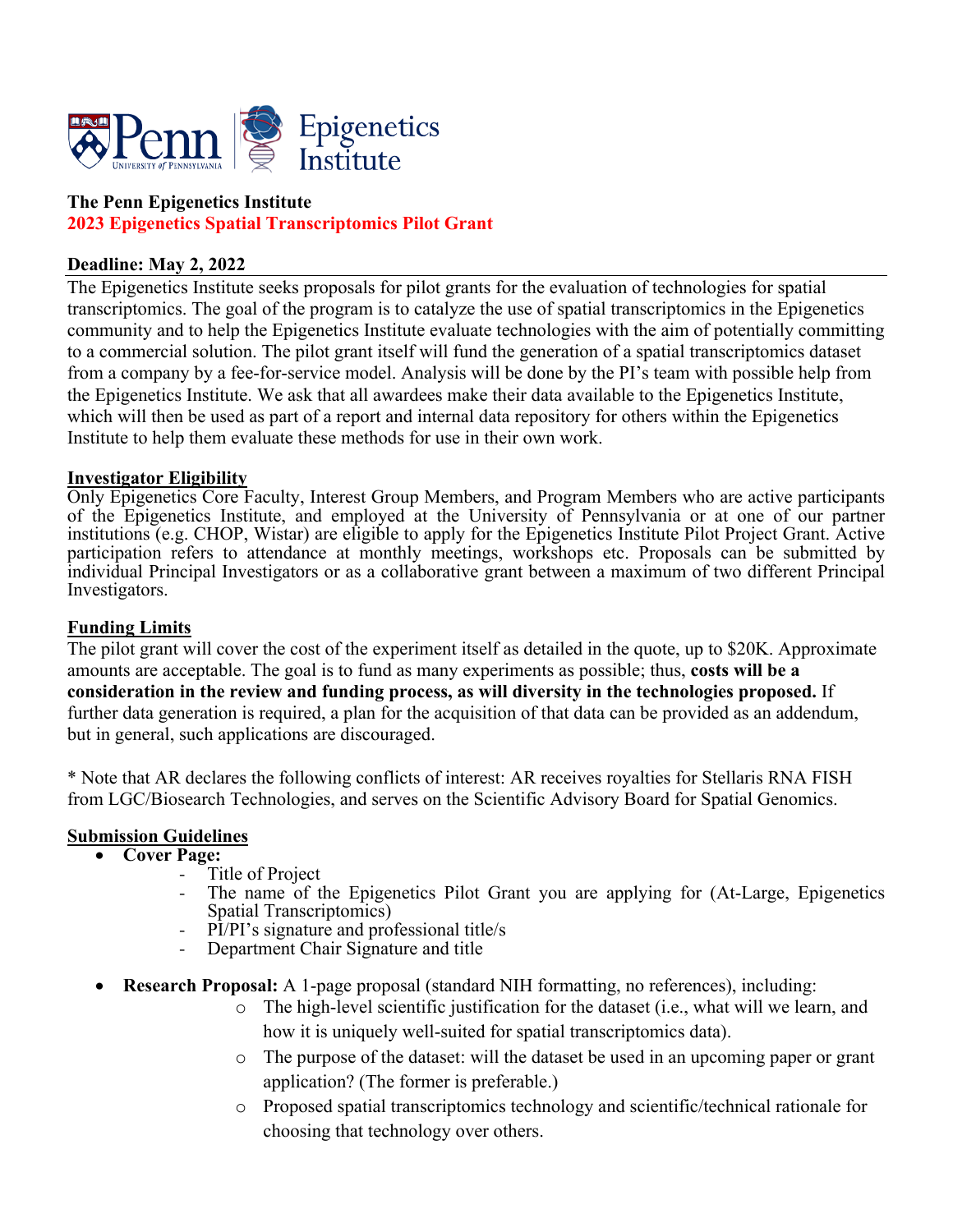- o Proposed analysis of the dataset, including at least one specific question and how it will be quantitatively answered using the analysis method indicated.
- Quote from company
- Any relevant preprints/drafts of relevant papers/grants for which this dataset will be included (if any).

Any spatial transcriptomics platform with a fee-for-service model will be considered. Some platforms include:

- Sequencing (broader transcriptome, lower resolution for now):
	- o Visium from 10x. Sequencing from a sample placed on a patterned array of oligonucleotides.
	- o NanoString GeoMx platform (not sure of the details of this one).
	- o Isoplexis. Rong Fan's startup.
- Hybridization (target gene panel, from 10s to 1000s, high resolution):
	- o Vizgen, imaging/barcoded RNA FISH platform based on Xiaowei Zhuang's MERFISH technology. Probably 100s of genes at a time.
	- o Rebus Biosystems, iterative single molecule RNA FISH platform *(see COI below)*. Probably 10s of genes at a time.
	- o Spatial Genomics, seqFISH-based startup from Long Cai/Kirsten Frieda. They have not yet officially launched, however, we may be able to get fee-for-service *(see COI below)*. Claim is up to 1000s of genes at a time (nothing yet available to evaluate). Fee for service is probably around \$5K, but also not entirely clear how that scales with sample size or number of genes.
- **NIH Biosketch:** An NIH format biosketch must be submitted for the **PI and the Co-PI's only.** The Biographical sketch must list's current and pending support.
- **Application should be submitted online through the online application form and all documents should be uploaded at the end of the online application as one single pdf. https://upenn.co1.qualtrics.com/jfe/form/SV\_4GfDeJRFp6uUJhQ**

#### **Submission Deadline**

All proposals are due by **May 2nd, 2022 at 11:59 PM EST** for a project start date of **July 1st, 2022**. **LATE SUBMISSIONS WILL NOT BE ACCEPTED.**

#### **Post-Award Requirements**

- Once awarded a grant, awardees should be active in the epigenetics community through seminar presentations and participation in local events of the epigenetics community.
- Awardees must submit a report of the results and also submit the dataset and analyses for the overall comparison report of all platforms. Report should include whether the results will appear in a publication or grant application.
- Awardees must acknowledge the Epigenetics Institute support in all scientific posters, presentations, and publications using the specific language listed below: *"This research was supported by a pilot award from the Epigenetics Institute at the University of Pennsylvania."*
- Awardees may be asked to participate in an overall presentation about the Spatial Transcriptomics evaluation within the 2022-2023 Epigenetics Monthly Seminar Series.
- Awardees must present a poster at the Epigenetics Annual Retreat.